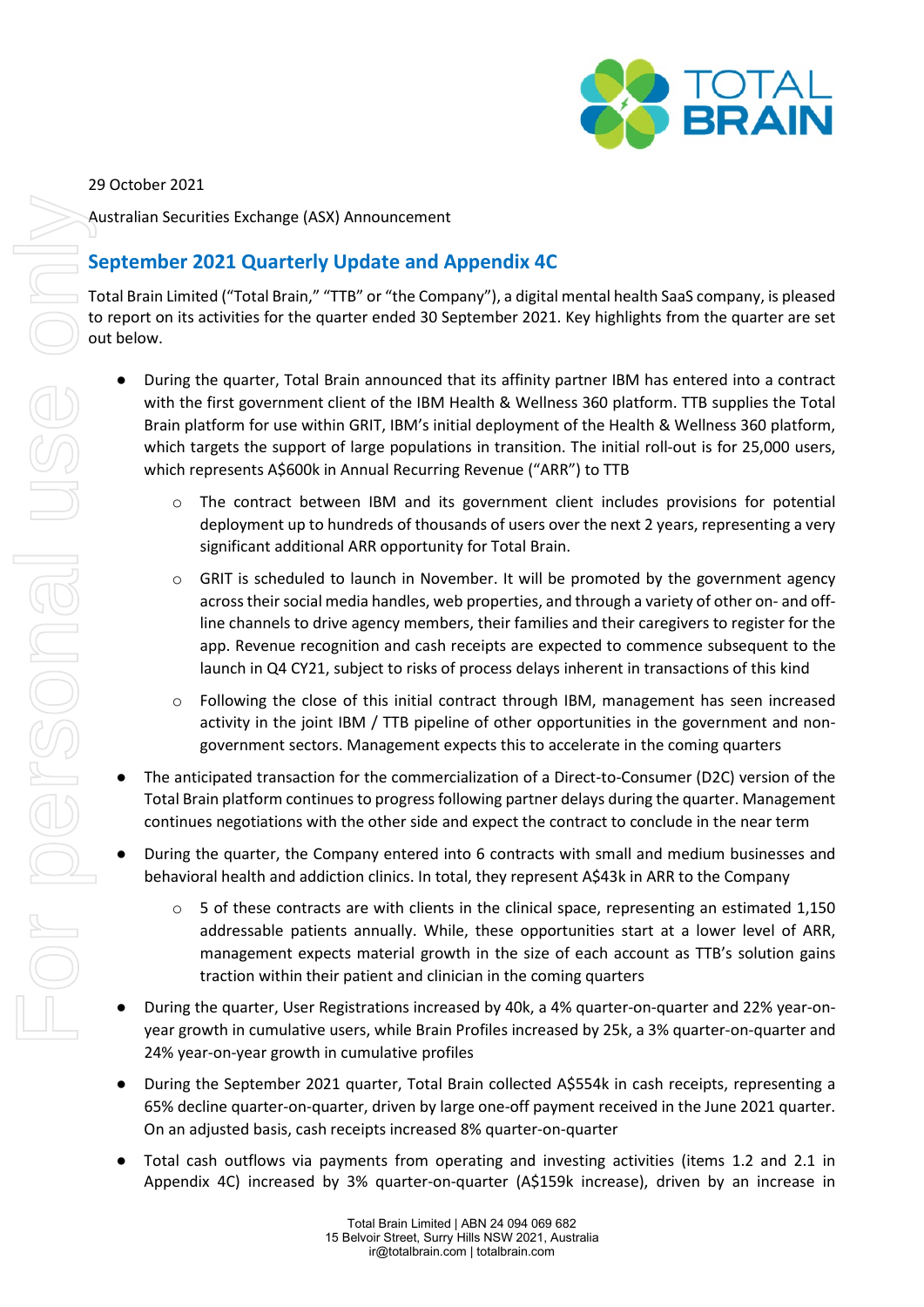

administrative and corporate expenses due to the capital raise in July 2021 (A\$355k), offset by a 5% decrease in staff costs and wages capitalized as intellectual property (A\$202k), and a 17% decrease in marketing costs (A\$55k)

- o Note: in accordance with Listing Rule 4.7C, payments made to related parties and their associates included in item 6.1 of the Appendix 4C include payments for remuneration of director fees to executive and non-executive directors in the normal course of business, excluding reimbursements of out-of-pocket expenses which is equivalent to the previous quarters expense
- During the month of October 2021, the Company undertook a significant right-sizing exercise in order to minimize ongoing expenditure
	- Approximately \$4.2M of the company's annual cost basis was eliminated (25% of total), with reductions across all major line items, including people expense, marketing, corporate, administrative, directors' fees, and other. As part of the right-sizing, 15 active positions were eliminated and another 5 open positions that were previously being recruited for, were halted. As a result, Total Brain expects a 30% reduction in its 3-month-average cash burn down to A\$830k/month
	- As part of this right-sizing exercise, management is refocusing the company's direct go-tomarket efforts on the most scalable Affinity, Clinical, and D2C markets, and it plans to continue its work in the B2B Corporate market via distribution and channel partnerships
	- $\circ$  In addition, management is focused on securing additional funds for the business in the very near term, including proceeds from (i.) a A\$2.3M R&D tax receivable that is currently being applied for, (ii.) D2C license transaction, and (iii.) select data licensing deals
- Given the proximity of the release of this report with the upcoming Annual General Meeting ("AGM") of Total Brain, investors are invited to participate in the AGM on 30 November at 10 am Melbourne time via<https://web.lumiagm.com/358539167> with further instructions available in the [Notice of](https://kye5t1jymxdseiry36l9xvpx-wpengine.netdna-ssl.com/wp-content/uploads/2020/10/TTB-2020-AGM-Notice-of-Meeting-Proxy-Form.pdf)  [Meeting,](https://kye5t1jymxdseiry36l9xvpx-wpengine.netdna-ssl.com/wp-content/uploads/2020/10/TTB-2020-AGM-Notice-of-Meeting-Proxy-Form.pdf) which has been made available on the ASX platform and TTB website.

**Louis Gagnon** Managing Director / CEO Total Brain Limited

For further queries please contact:

**Investor**  Simon Poidevin President – Australia & New Zealand E[: simon.poidevin@totalbrain.com](mailto:simon.poidevin@totalbrain.com)

**Media**  Nigel Kassulke Managing Director, Teneo Consulting M: +61 (0) 407 904 874 E: [nigel.kassulke@teneo.com](mailto:nigel.kassulke@teneo.com)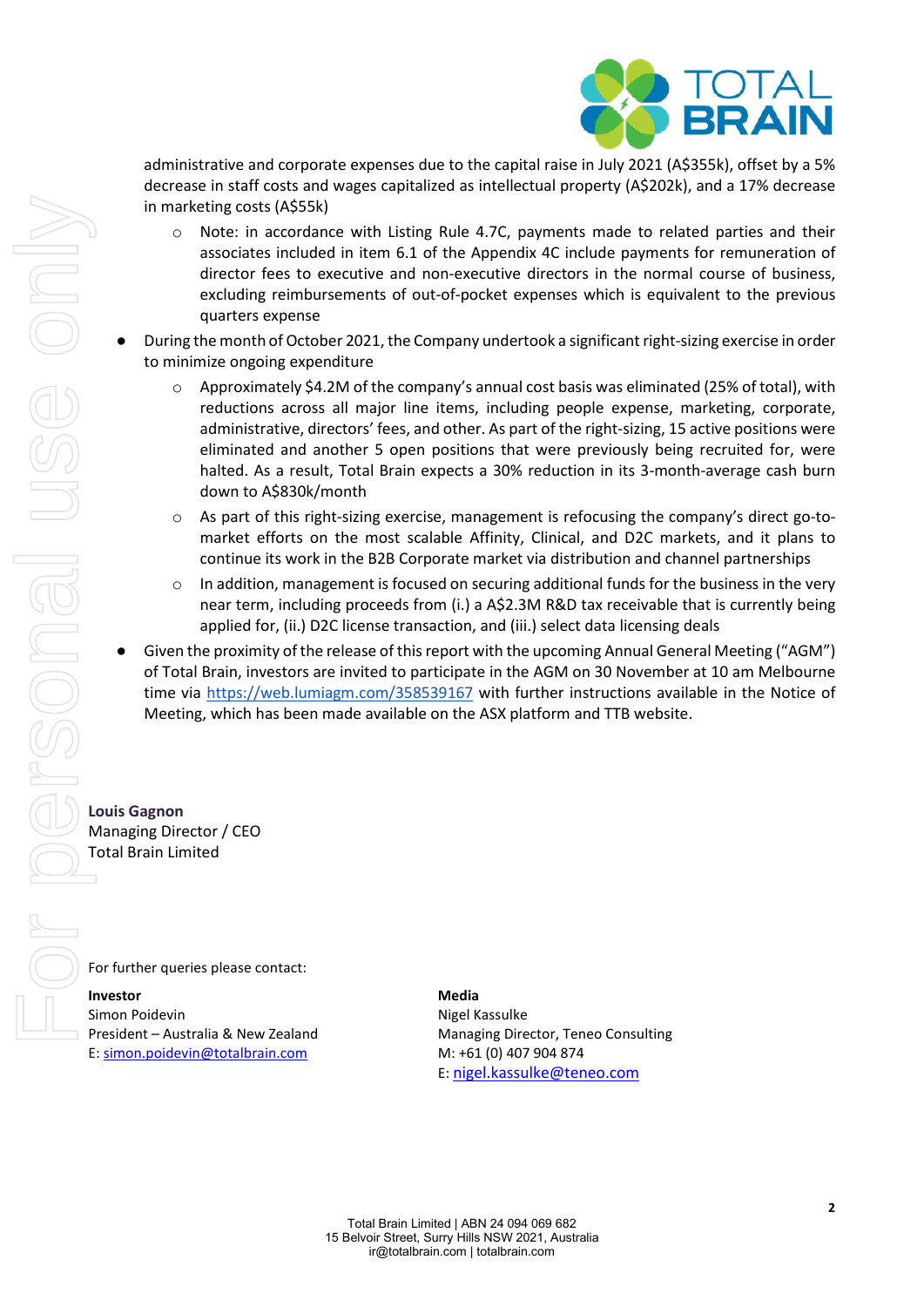

### **About Total Brain Limited (ASX: TTB)**

Total Brain Limited is a San Francisco and Sydney based company that has developed and offers Total Brain, the world's first mental health self-monitoring & self-care platform powered by the largest standardised brain database. Its SaaS platform has helped more than 1 million registered users to-date scientifically measure and optimise their brain capacities while managing the risk of common mental conditions. Benefits for employers, large organisations and insurers include productivity improvements and healthcare cost reduction. For more information, please visit [www.totalbrain.com](http://www.totalbrain.com/) and follow us on [Twitter,](https://twitter.com/totalbraininc) [LinkedIn](https://www.linkedin.com/company/totalbrain/) and [Facebook.](https://www.facebook.com/totalbraininc/) **About Total Brain Limited (ASK: TTB)**<br>
Total Brain Limited is a San Franctico and Sydney based company that has devel-<br>
the world's first mental health self-monthoring & self-care platform powered by<br>
the and debited the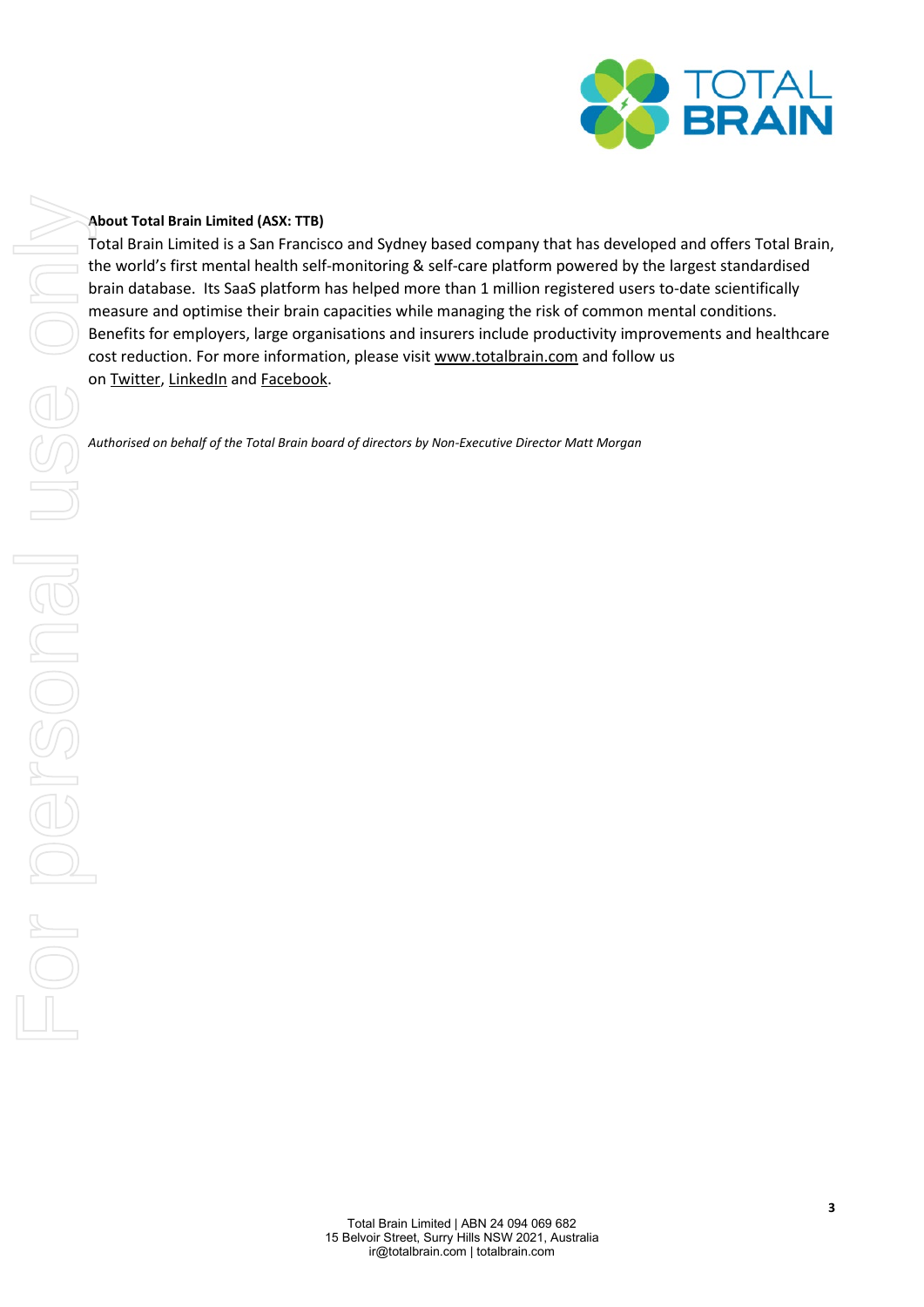## **Appendix 4C**

## **Quarterly cash flow report for entities subject to Listing Rule 4.7B**

# **Name of entity**

| Total Brain Limited |                                   |  |
|---------------------|-----------------------------------|--|
| <b>ABN</b>          | Quarter ended ("current quarter") |  |
| 24 094 069 682      | 30 Sep 2021                       |  |

|     | <b>Consolidated statement of cash flows</b>         | <b>Current quarter</b><br>\$A'000 | Year to date<br>$(3$ months)<br>\$A'000 |
|-----|-----------------------------------------------------|-----------------------------------|-----------------------------------------|
| 1.  | Cash flows from operating activities                |                                   |                                         |
| 1.1 | Receipts from customers                             | 554                               | 554                                     |
| 1.2 | Payments for                                        |                                   |                                         |
|     | research and development<br>(a)                     |                                   |                                         |
|     | (b)<br>product manufacturing and operating<br>costs | (279)                             | (279)                                   |
|     | advertising and marketing<br>(c)                    | (263)                             | (263)                                   |
|     | leased assets<br>(d)                                |                                   |                                         |
|     | staff costs<br>(e)                                  | (2,403)                           | (2, 403)                                |
|     | (f)<br>administration and corporate costs           | (474)                             | (474)                                   |
| 1.3 | Dividends received (see note 3)                     |                                   |                                         |
| 1.4 | Interest received                                   |                                   |                                         |
| 1.5 | Interest and other costs of finance paid            |                                   |                                         |
| 1.6 | Income taxes paid                                   |                                   |                                         |
| 1.7 | Government grants and tax incentives                |                                   |                                         |
| 1.8 | Other (provide details if material)                 |                                   |                                         |
| 1.9 | Net cash from / (used in) operating<br>activities   | (2,865)                           | (2,865)                                 |

| 2.  | Cash flows from investing activities |         |  |
|-----|--------------------------------------|---------|--|
| 2.1 | Payments to acquire:                 |         |  |
|     | entities<br>a)                       |         |  |
|     | businesses<br>b.                     |         |  |
|     | property, plant and equipment<br>(C) | (10)    |  |
|     | investments<br>(d                    |         |  |
|     | intellectual property<br>(e)         | (1,401) |  |
|     | other non-current assets<br>T)       |         |  |

For personal use only USS Only For personal

> ASX Listing Rules Appendix 4C (01/12/19) Page 1 + See chapter 19 of the ASX Listing Rules for defined terms.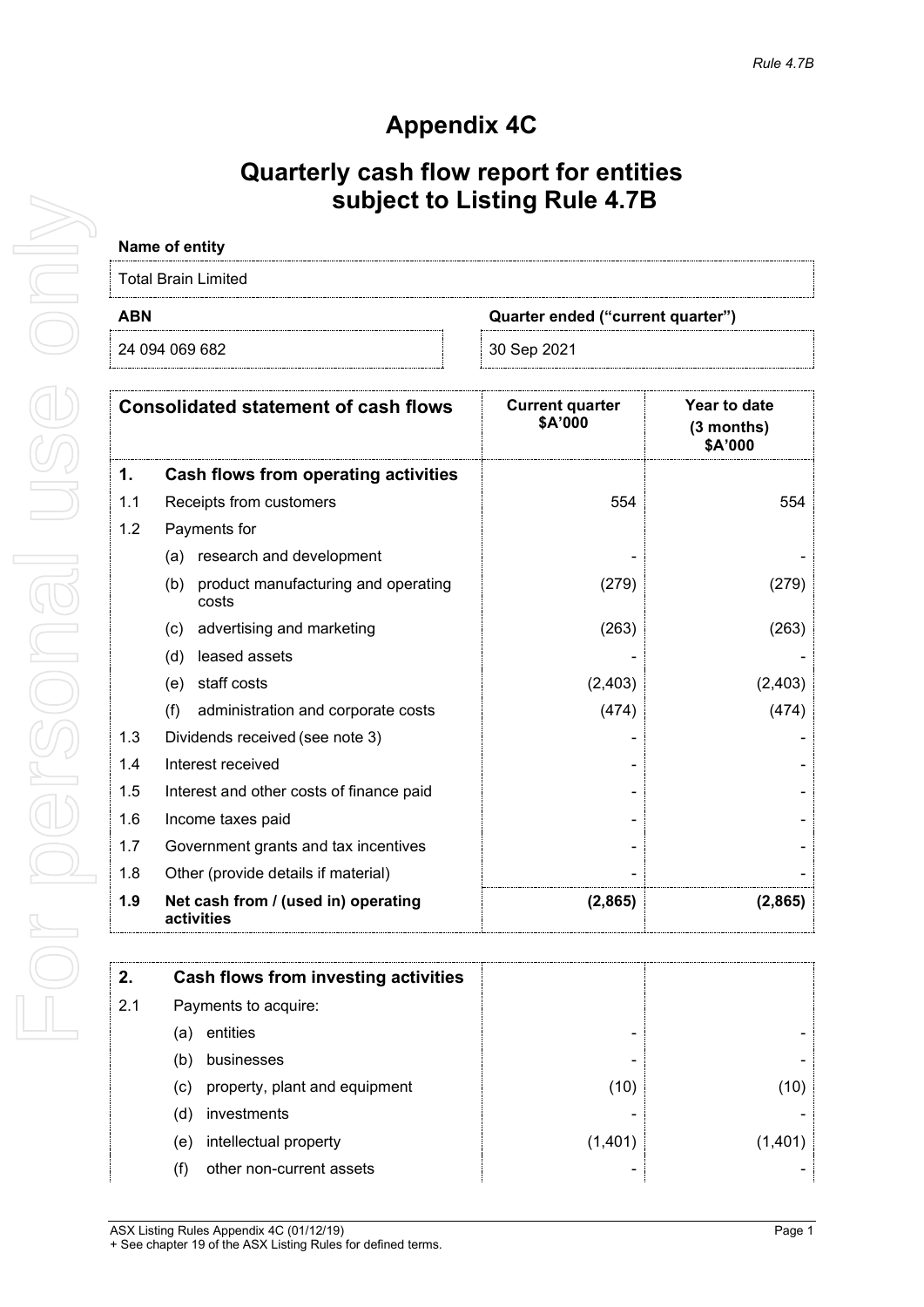|     | <b>Consolidated statement of cash flows</b>       | <b>Current quarter</b><br>\$A'000 | Year to date<br>(3 months)<br>\$A'000 |
|-----|---------------------------------------------------|-----------------------------------|---------------------------------------|
| 2.2 | Proceeds from disposal of:                        |                                   |                                       |
|     | entities<br>(a)                                   |                                   |                                       |
|     | (b)<br>businesses                                 |                                   |                                       |
|     | property, plant and equipment<br>(c)              |                                   |                                       |
|     | (d)<br>investments                                |                                   |                                       |
|     | intellectual property<br>(e)                      |                                   |                                       |
|     | other non-current assets<br>(f)                   |                                   |                                       |
| 2.3 | Cash flows from loans to other entities           |                                   |                                       |
| 2.4 | Dividends received (see note 3)                   |                                   |                                       |
| 2.5 | Other (provide details if material)               |                                   |                                       |
| 2.6 | Net cash from / (used in) investing<br>activities | (1, 411)                          | (1.411                                |

| 3.   | Cash flows from financing activities                                                          |       |       |
|------|-----------------------------------------------------------------------------------------------|-------|-------|
| 3.1  | Proceeds from issues of equity securities<br>(excluding convertible debt securities)          | 6,523 | 6,523 |
| 3.2  | Proceeds from issue of convertible debt<br>securities                                         |       |       |
| 3.3  | Proceeds from exercise of options                                                             |       |       |
| 3.4  | Transaction costs related to issues of<br>equity securities or convertible debt<br>securities | (472) | (472) |
| 3.5  | Proceeds from borrowings                                                                      |       |       |
| 3.6  | Repayment of borrowings                                                                       | (692) | (692) |
| 3.7  | Transaction costs related to loans and<br>borrowings                                          |       |       |
| 3.8  | Dividends paid                                                                                |       |       |
| 3.9  | Other (provide details if material)                                                           |       |       |
| 3.10 | Net cash from / (used in) financing<br>activities                                             | 5,359 | 5,359 |

| 4.  | Net increase / (decrease) in cash and<br>cash equivalents for the period |          |         |
|-----|--------------------------------------------------------------------------|----------|---------|
| 4.1 | Cash and cash equivalents at beginning of<br>period                      | 1.427    | 1.427   |
| 4.2 | Net cash from / (used in) operating<br>activities (item 1.9 above)       | (2,865)  | (2,865) |
| 4.3 | Net cash from / (used in) investing activities<br>(item 2.6 above)       | (1, 411) | (1.411  |
| 4.4 | Net cash from / (used in) financing activities<br>(item 3.10 above)      | 5,359    | 5.359   |

ASX Listing Rules Appendix 4C (01/12/19) Page 2

+ See chapter 19 of the ASX Listing Rules for defined terms.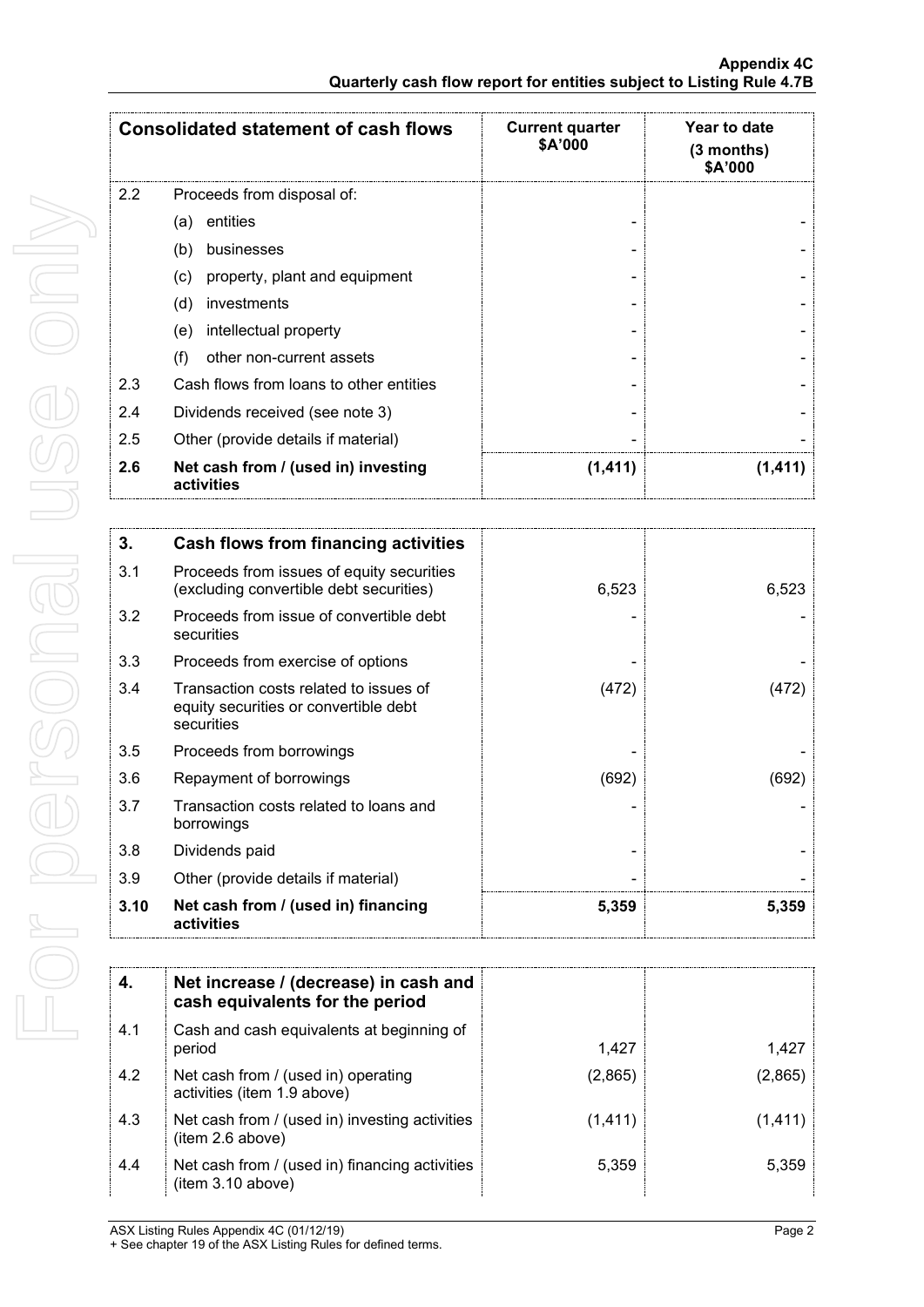|     | <b>Consolidated statement of cash flows</b>          | <b>Current quarter</b><br>\$A'000 | Year to date<br>(3 months)<br>\$A'000 |
|-----|------------------------------------------------------|-----------------------------------|---------------------------------------|
| 4.5 | Effect of movement in exchange rates on<br>cash held |                                   |                                       |
| 4.6 | Cash and cash equivalents at end of<br>period        | 2.594                             | ∕.594                                 |

| 5.  | Reconciliation of cash and cash<br>equivalents<br>at the end of the quarter (as shown in the<br>consolidated statement of cash flows) to the<br>related items in the accounts | <b>Current quarter</b><br>\$A'000 | <b>Previous quarter</b><br>\$A'000 |
|-----|-------------------------------------------------------------------------------------------------------------------------------------------------------------------------------|-----------------------------------|------------------------------------|
| 5.1 | <b>Bank balances</b>                                                                                                                                                          | 2.594                             | 1.427                              |
| 5.2 | Call deposits                                                                                                                                                                 |                                   |                                    |
| 5.3 | <b>Bank overdrafts</b>                                                                                                                                                        |                                   |                                    |
| 5.4 | Other (provide details)                                                                                                                                                       |                                   |                                    |
| 5.5 | Cash and cash equivalents at end of<br>quarter (should equal item 4.6 above)                                                                                                  | 2,594                             | 1.427                              |

| 6.  | Payments to related parties of the entity and their<br>associates                          | <b>Current quarter</b><br><b>\$A'000</b> |
|-----|--------------------------------------------------------------------------------------------|------------------------------------------|
| 6.1 | Aggregate amount of payments to related parties and their<br>associates included in item 1 | 231                                      |
| 6.2 | Aggregate amount of payments to related parties and their<br>associates included in item 2 |                                          |

Note: if any amounts are shown in items 6.1 or 6.2, your quarterly activity report must include a description of, and an explanation for, such payments

Item 6.1 includes payments for remuneration of director fees to executive and non-executive directors in the normal course of business, excluding reimbursements of out-of-pocket expenses which is equivalent to the previous quarters expense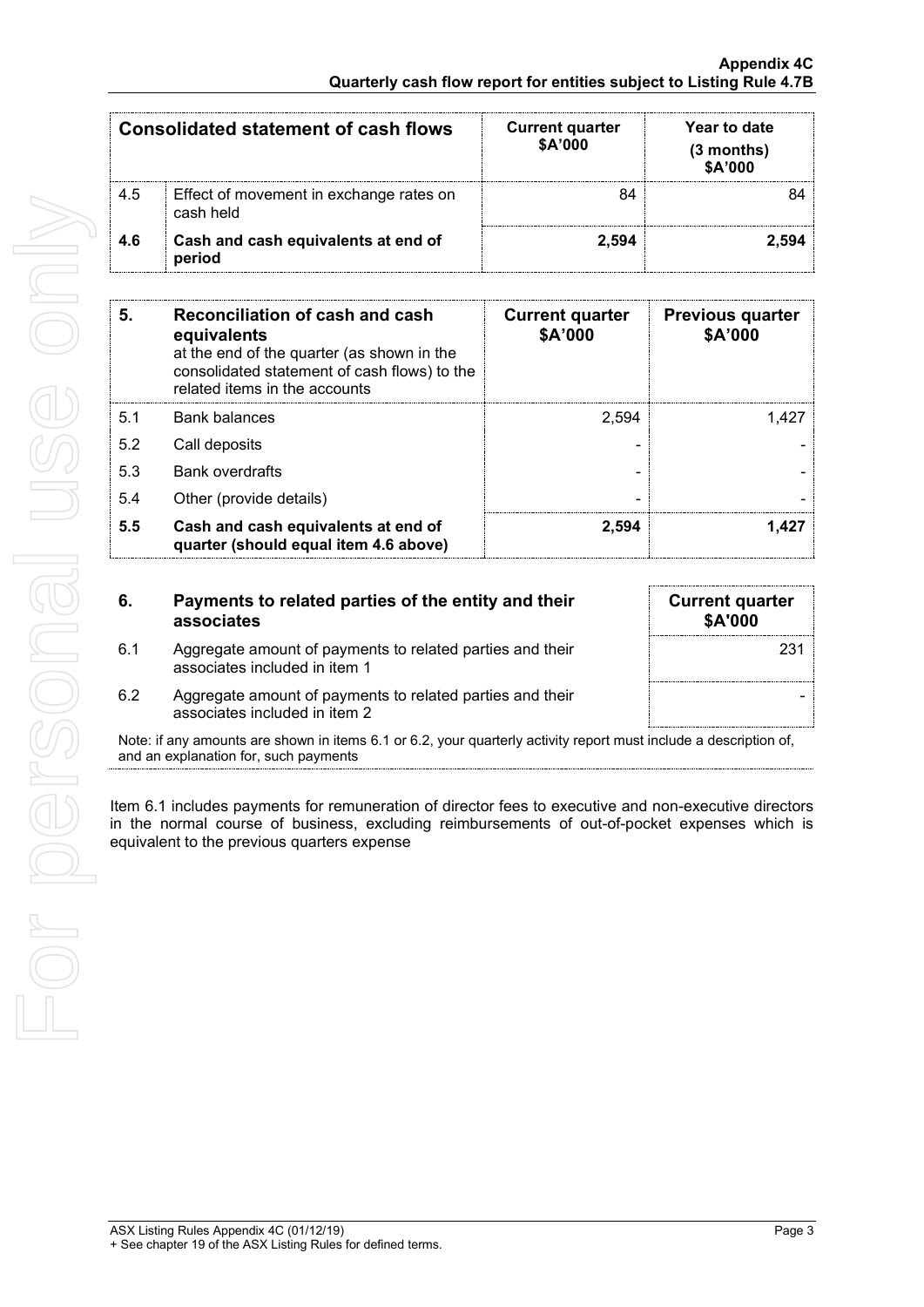For personal use only For personal use onn 8.6

### **7. Financing facilities**

*Note: the term "facility' includes all forms of financing arrangements available to the entity. Add notes as necessary for an understanding of the sources of finance available to the entity.*

- 7.1 Loan facilities
- 7.2 Credit standby arrangements
- 7.3 Other (please specify)
- 7.4 **Total financing facilities 1,258 1,258**

| <b>Total facility</b><br>amount at quarter<br>end<br>\$A'000 | Amount drawn at<br>quarter end<br>\$A'000 |
|--------------------------------------------------------------|-------------------------------------------|
| 1,258                                                        | 1,258                                     |
|                                                              |                                           |
|                                                              |                                           |
| 1,258                                                        |                                           |

### 7.5 **Unused financing facilities available at quarter end** -

7.6 Include in the box below a description of each facility above, including the lender, interest rate, maturity date and whether it is secured or unsecured. If any additional financing facilities have been entered into or are proposed to be entered into after quarter end, include a note providing details of those facilities as well.

On 25 June 2021, the company announced unsecured loans from current shareholders and an unrelated third-party. The loans were provided on an unsecured basis over 5 months at an interest rate of 12% per annum. The loans and accrued interest are repayable in cash during the term at the discretion of the company with no prepayment penalty, or otherwise is due at the end of the term. In the event of a capital raise during the term of the loans, and subject to applicable shareholder approvals required under the ASX listing rules and/or the Corporations Act 2001 (Cth), the lenders have the option to settle amounts owed with fully paid ordinary shares in the company at the price of the capital raise. Some of the loans were settled in the current quarter with the outstanding balances pertaining to one shareholder and the unrelated third-party.

| 8.  | Estimated cash available for future operating activities                     | <b>\$A'000</b> |
|-----|------------------------------------------------------------------------------|----------------|
| 8.1 | Net cash from / (used in) operating activities (Item 1.9)                    | 2,865          |
| 8.2 | Cash and cash equivalents at quarter end (Item 4.6)                          | 2.594          |
| 8.3 | Unused finance facilities available at quarter end (Item 7.5)                |                |
| 8.4 | Total available funding (Item $8.2 +$ Item $8.3$ )                           |                |
| 8.5 | Estimated quarters of funding available (Item 8.4 divided by<br>Item $8.1$ ) |                |

*Note: if the entity has reported positive net operating cash flows in item 1.9, answer item 8.5 as "N/A". Otherwise, a figure for the estimated quarters of funding available must be included in item 8.5.*

If Item 8.5 is less than 2 quarters, please provide answers to the following questions:

1. Does the entity expect that it will continue to have the current level of net operating cash flows for the time being and, if not, why not?

Answer: Given the significant cost-cutting exercise undertaken by the company in October 2021, management expects that cash outflows will be reduced by  $\sim$ 30% going forward. Additionally, Total Brain is expecting several material cash receipts in the December quarter, including anticipated funding from the company's partnership in the Direct-to-Consumer ("D2C") space, A\$2.3M in R&D rebate from the ATO (taken up as a receivable in the FY2021 Annual Report), ongoing data licensing transactions, and other expected receipts from customers.